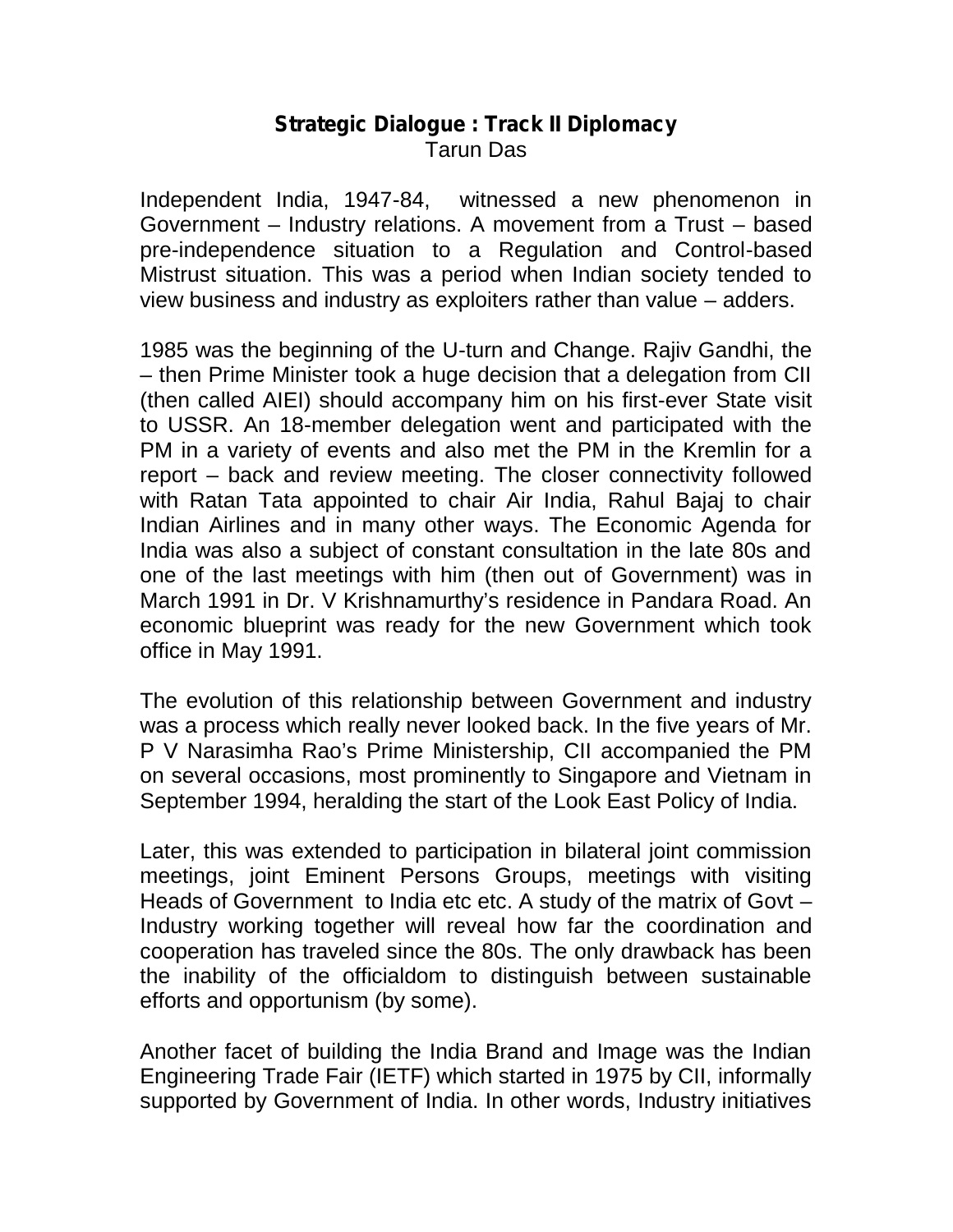to project and promote Indian Industry were actively supported by Government. This two-way traffic of cooperation built up gradually, each helping to rebuild Trust that Industry, equally, had national interest very much in mind and was willing to stretch to sustain its partnership with Government in its international relationship building.

But, whilst almost all these activities are/were focused on economy, industry and business, there is one particular Industry Initiative, supported by Government, which is all–encompassing in its coverage. These are the Strategic Dialogues or "Track II Diplomacy" mechanisms which CII initiated in 2002 with USA (continued till 2008) and later extended to Japan, Singapore, Israel, Malaysia and France.

The Strategic Dialogue covers all aspects of the bilateral relationship – defence, security, terrorism, politics, economy, trade/investment, technology (including nuclear and space), energy/environment, health, education, Regional issues, etc. Whatever is relevant is included, not necessarily in the agenda of every meeting. So, the first issue to note is that the Dialogue is comprehensive in its coverage.

Necessarily, the membership is mixed : former Ambassadors/Service officers, media leaders, think-tankers, business, NGOs, Scientists, MPs, etc. The Chair is usually a former Ambassador – Naresh Chandra (USA), Shankar Bajpai (Israel), Sati Lambah (Singapore and Malaysia). Some of business leaders include Jamshyd Godrej and Gautam Thapar. Media include T N Ninan and Dr. Rajamohan. Government is normally represented as observers who also provide clarifications as required. This composite participation brings knowledge and experience to the table from various angles.

One very important component of participation is at the political level. Members of Parliament from India's political parties participate actively as Session Chairs and/or Speakers and this has added enormous value to the Dialogue.

These Dialogues are off–the-record. There are presenters on each topic from either side – no speeches ! Maximum focus on brevity, and more on discussions and usually last 1½ days, followed by calls on Government Leaders starting with the Prime Minister and including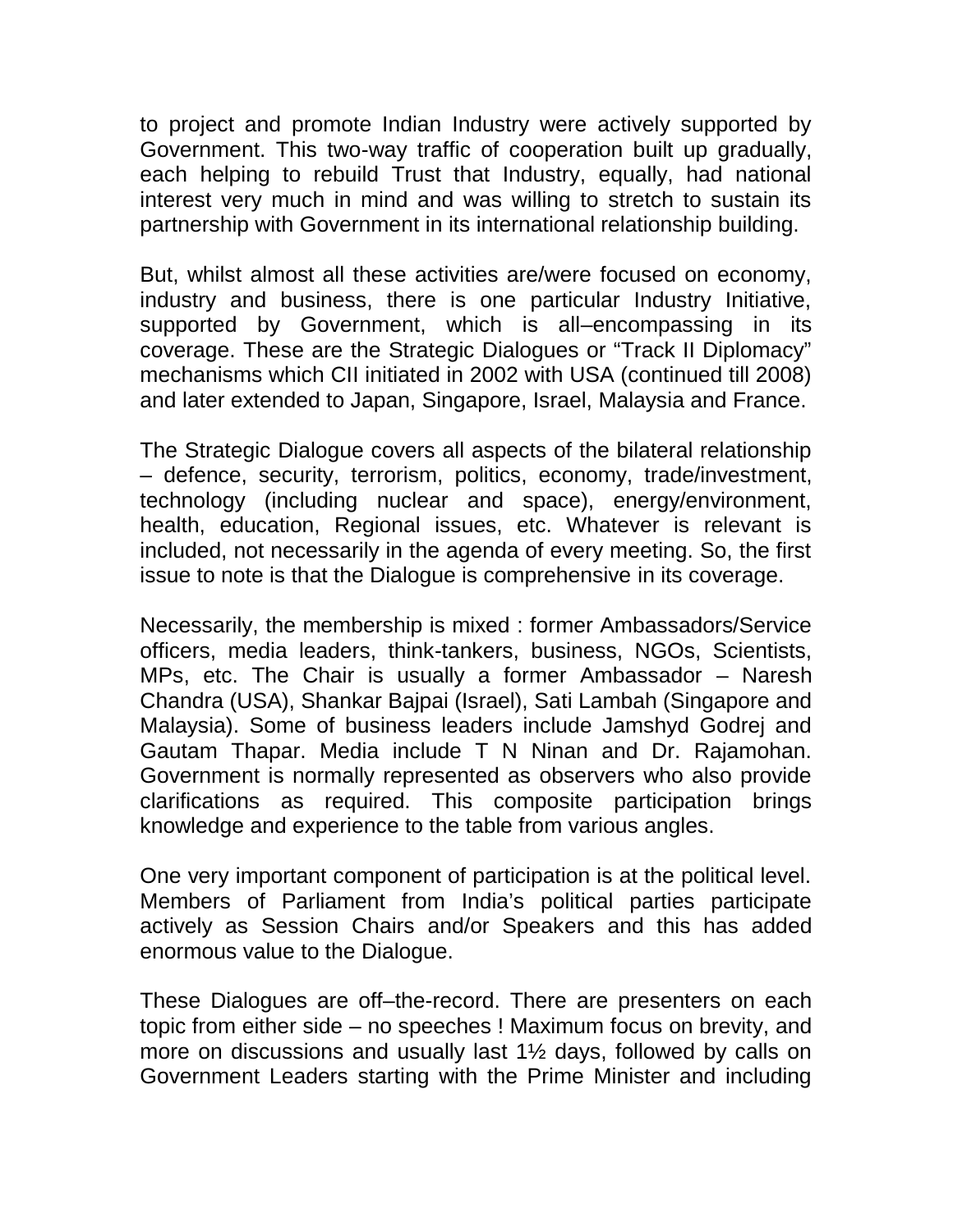the Foreign Minister and other Ministers and key Secretaries as is relevant to the discussions in that meeting.

An effort is made to hold the meetings alternatively in each country, preferably away from a big city though this does not always happen. It is very important to expose participants to first hand exposure of each other's countries.

What has emerged? Taking the Indo-US Dialogue as an example. The coldness and near – hostility of 2002 has progressed to much greater mutual understanding and respect. Agreement as well as disagreement are part and parcel of the process. Offence is not easily given or taken. Barriers have broken down. Mutual understanding has happened. Individual friendships have developed. In between meetings, there are many informal exchanges.

The followup meetings with the government are quite critical. These serve as briefings for national leaders on key issues and help to influence policy and attitudes. Clearly, Governments find this process to be a useful input to frame official policy. Its become a way to find new ideas and initiatives and to build an inclusive process for international and bilateral relationship – building.

The same process has been followed for all the Dialogues because it is a winning formula. In each case, there is a counterpart to the CII from the concerned country, eg Aspen Strategy Group, USA. Their team is clearly bipartisan – plus media, think tanks, business, NGOs, Government etc.

What is the future look like? As India's engagement with the world grows, and relationships need to be forged and consolidated, in an ever-growing interdependent world, Strategic Dialogues will grow in number and in importance if handled properly and with care. And, quite critically, different aspects of bilateral relations impinge on each other and cannot be handled in watertight compartments. Economic and Social. Defence and Industry. To give two examples. These connect. These cross. And, this applies across the board to other dimensions of foreign policy and affairs.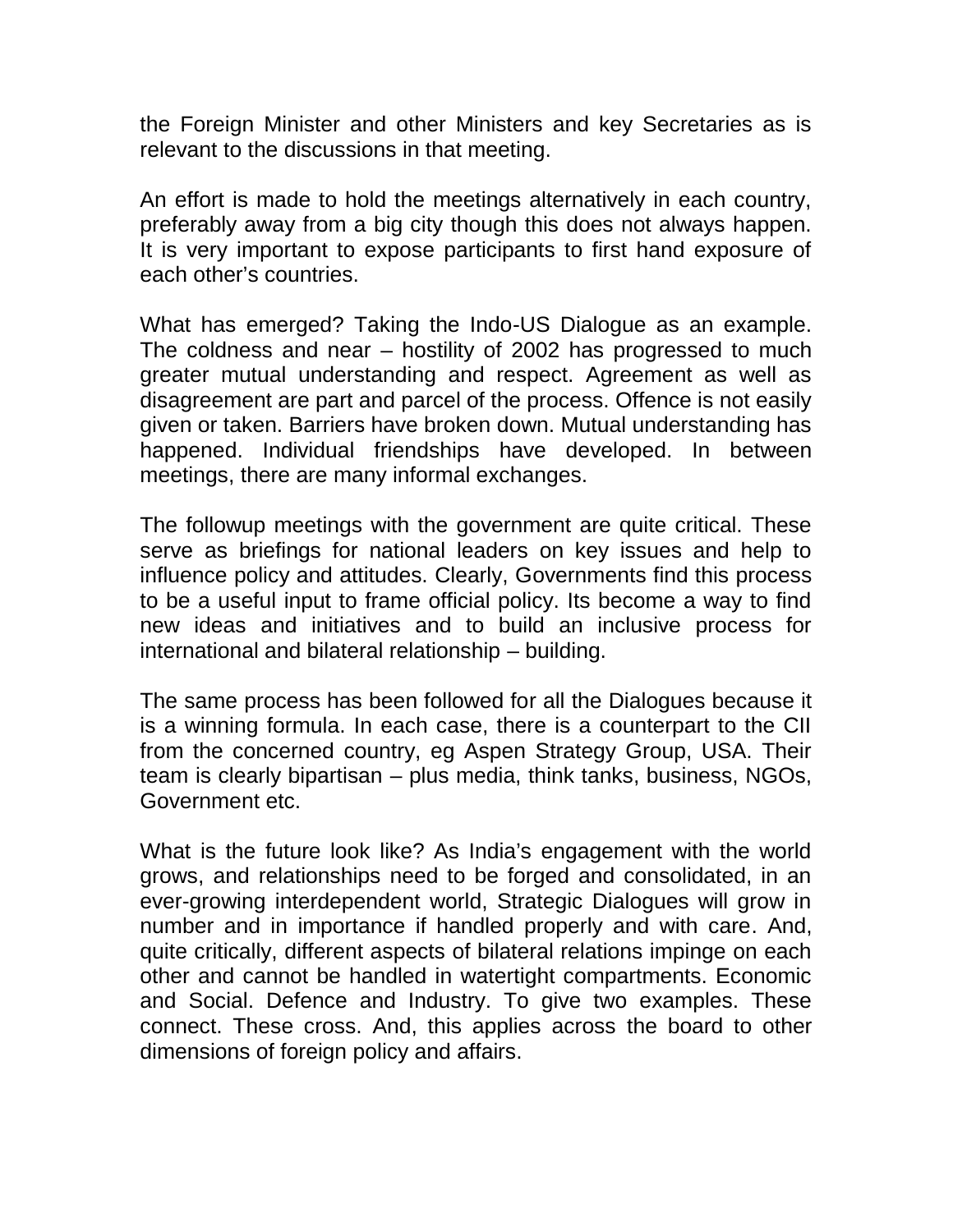One key factor is India's economy  $-$  it is central to this process. Countries are interested in engaging because of India's growth, 9% per annum, for the last few years and the future potential of 10% per annum for the next ten to fifteen years as 600 million people are gradually brought into India's economy and society. The size of India, therefore ; the opportunities for all; the mutuality; all of this serves as the foundation for growing bilateral relationships and Strategic Dialogues. Strangely, the challenges of India which are huge – poverty, governance, corruption, human resources capacity – building, stability, employment and self-employment, agricultural reform and productivity – to name just a few – also resonate across the world, developing and developed. These challenges create, in their own way, a commonality and shared burden to overcome these, learning from each other. Hence, the importance of "interdependence". Its not only about success, its also about failures.

The Strategic Dialogue framework and agenda bring all these issues to the table ; expectations of short – term results would be unrealistic because understanding takes time to evolve. It is therefore not a problem – solving mechanism for immediate crisis situations. The Dialogue process is however excellent for long – term solutions to issues of national and international importance.

An example is Defence Cooperation, which in 2002 was a far cry. It was discussed at every meeting and, gradually, a shared meeting and, gradually, a shared understanding developed which enabled policy makers to receive inputs of quality and move the defence relationship forward, slowly but steadly. Often, official Dialogue and the Track 2 move in parallel. Sometimes, not necessarily at the same pace.

Another, far more publicized issue has been nuclear cooperation and entry of India into the IAEA/NSG club. Again, misunderstandings were removed over a period of time and, currently, the global community has developed a positive approach to India's participation in the nuclear power development programs of the future. It was specially important that nuclear experts were in the Strategic Dialogue to address mutual apprehensions and concerns.

A third example is WTO and agriculture. The usual criticism of India has been that it is a spoiler, negative, not interested in agreement.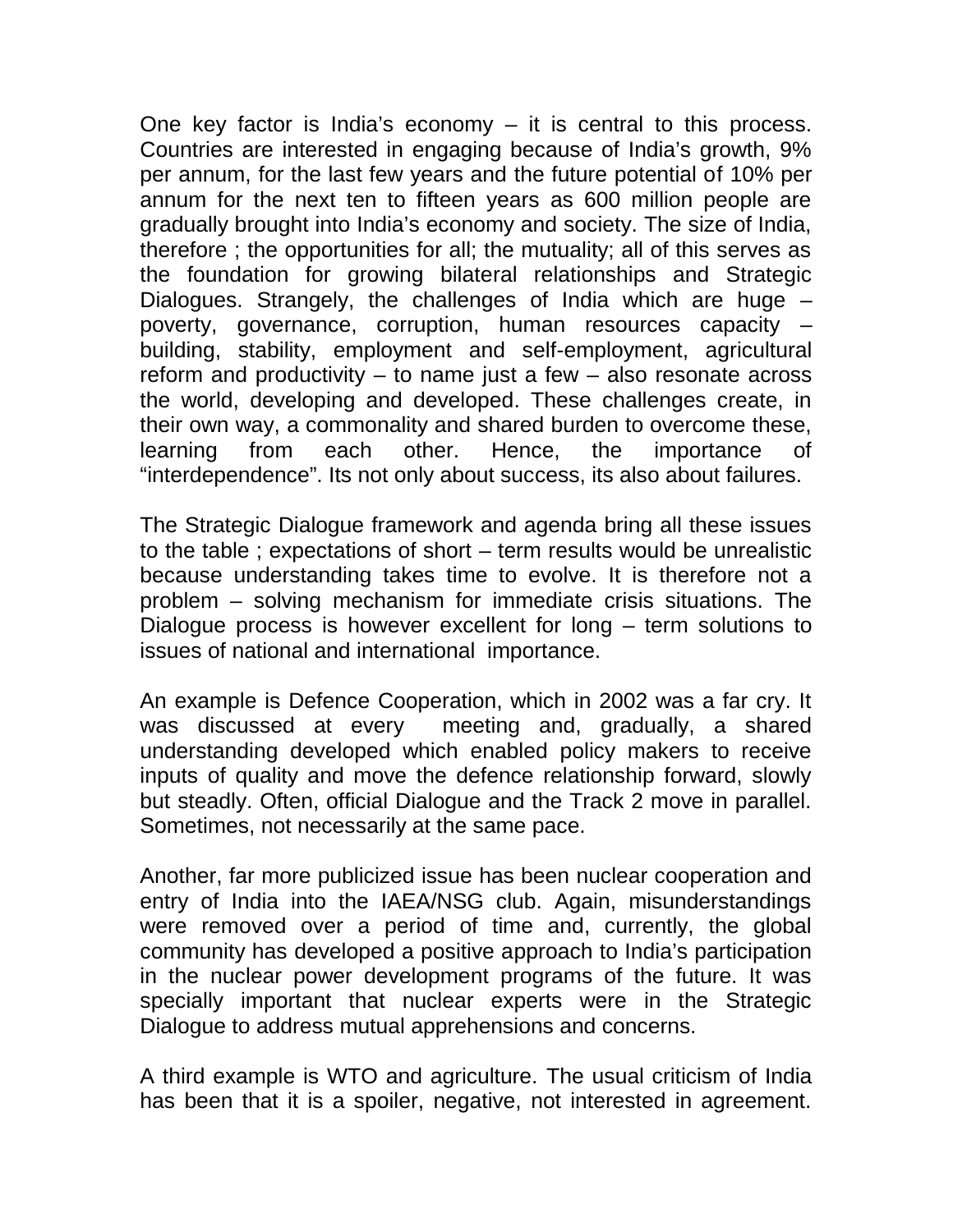This is the propaganda put out. That India has 600 million people living on Agriculture ; most of them living on \$1 a day, needed to be presented consistently and repeatedly. That import liberalization of Agriculture would destroy the lives of hundreds of millions of people was a fact of life which took time to make others understand.

These are many others similar instances where the Dialogue has been extraordinarily helpful in building and shaping mutual appreciation, especially of India's positives, eg, vis-à-vis Pakistan, Iran, Iraq, Bangladesh, Myanmar, China etc. Perceptions about Indian policy are very often rooted in history. Isolationist. Negative to developed countries. Inflexible. Low Growth. Anti Private Sector. Over – regulated. Protectionist. The Dialogue enables these old perceptions to be addressed and removed.

The Region around India is so complex that every Dialogue has a focus on developments in the South Asian Region. Issues in each country, especially, Terrorism has been a constant agenda. It has helped to build understanding. Another constant agenda issue is China and the bilateral engagement – growing – between India and China. The discussion always includes the soft challenges of education, health, HIV/AIDS, water, training, pandemics, disasters (Tsunami), etc. A growing understanding has evolved of mutual efforts and challenges.

It is a tribute to CII that this Institution has taken a broader, longer – term view of its role and has supported the framework of Strategic Dialogue as its contribution to promoting India's national interests and engagement with the world. And, in the CII, the entire work has been led by Mrs. Kiran Pasricha, Deputy Director General, CII supported by Mr. Basudev Mukherjee, Director, CII. They have been quite incredible in organizing and sustaining the US-India Strategic Dialogue and then, helping with the similar Dialogues with other countries, either as coordinators (eg, France/Europe), or as mentors. It just goes to show how a small team of dedicated, efficient people can make a difference on a much wider canvas, building international relationships, supplementing official policy and diplomatic work. What it has shown is that complementarity of effort between Government and non-official institutions can be extremely useful in promoting the concept of interdependence and implementing a long-term process of